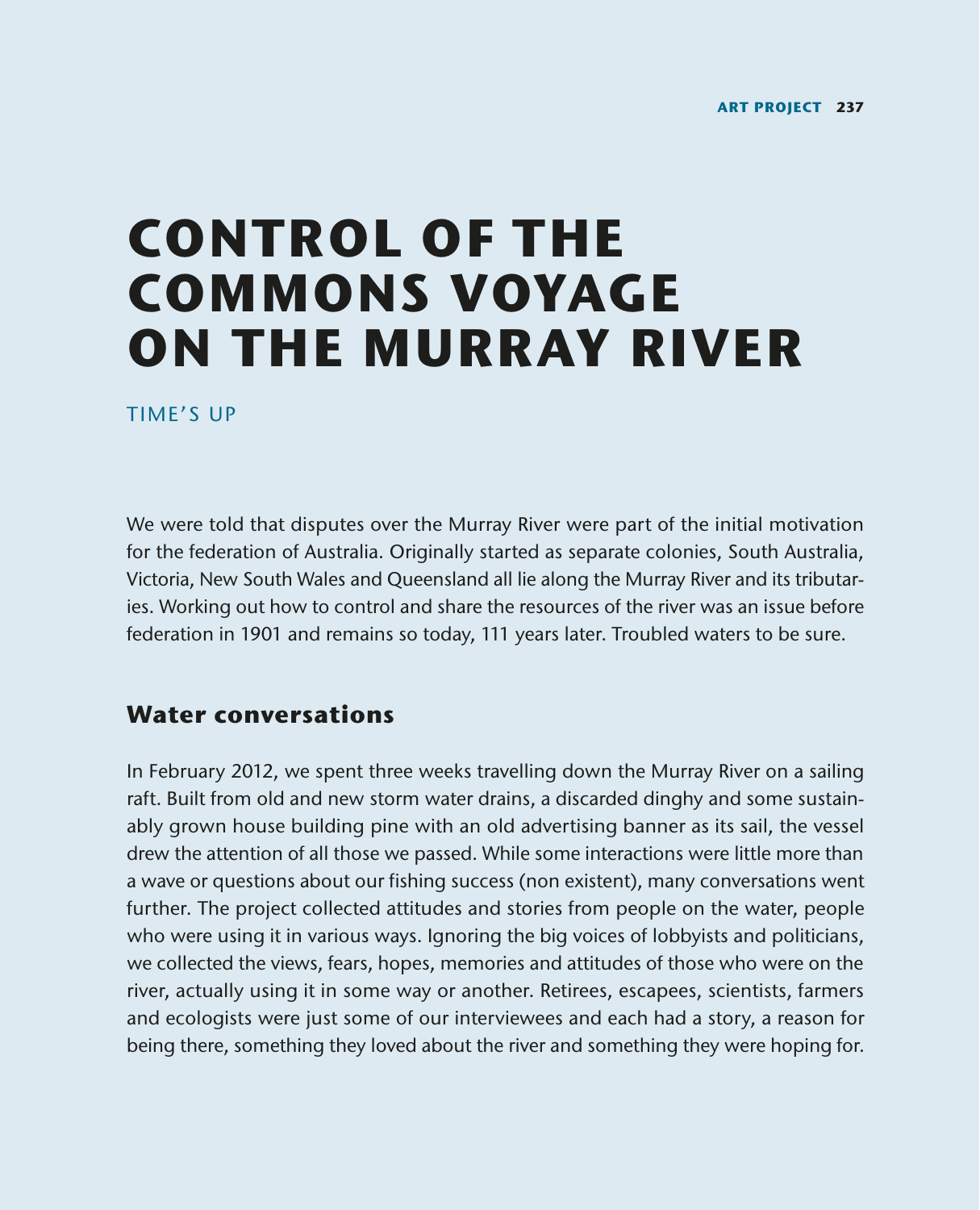The Murray River is the largest river in Australia, 2995 kilometers in length. It forms the border between the two most populous states, New South Wales and Victoria before entering South Australia where it makes its way to the ocean. The Darling, one of its major tributaries, drains the huge outback region of New South Wales and Queensland, funneling cyclonic and tropical rains far to the south. As we write, huge rainfalls across inland Australia are sending a massive body of water, the size of France, down to the lower reaches of the river, where flooding may become a real concern. Along the rivers and tributaries, a series of dams and weirs holds water back for crop irrigation, from cotton and rice to oranges and grapes. The river has become a system for controlling water flow or at least attempting to. Water, perhaps the most clearly delineated form of commons on our planet, has become contained, controlled and contested in the service of those along its flows.

# **Riding the floods**

Talking to anybody from the area born before 1950, and to many people born after, the conversation inevitably turns to the 1956 floods. Pointing at rooflines, trees, embankments or any other handy reference point, the speaker can recount how the waters rose, people came from everywhere to help the banks hold, of tractors and sandbags, trucks and the red earth. Or they might tell stories of swimming out to go 'island surfing', where kids would clamber onto chunks of torn off river bank, clumps of dried out earth with trees or bushes still growing on them, and holding them together, ride down the river through their home town. With six months of flooding, there was time to explore the experience of the flood rather than react in a short sharp response. We were given copies of 16mm footage from the floods, orange groves poking out of the water, the vast flood plain awash, trucks and wheelbarrows carrying dirt for levee banks and sandbags, all with a clear blue sky as if nothing was wrong at all. In the Riverland, no other flooding in the 20<sup>th</sup> century came close.

But flooding is not something anyone is scared of. While communities along the Danube and other rivers in Europe build ever more complex levee banks and water barriers, the people of Kingston on the Murray removed the levee banks several years ago to allow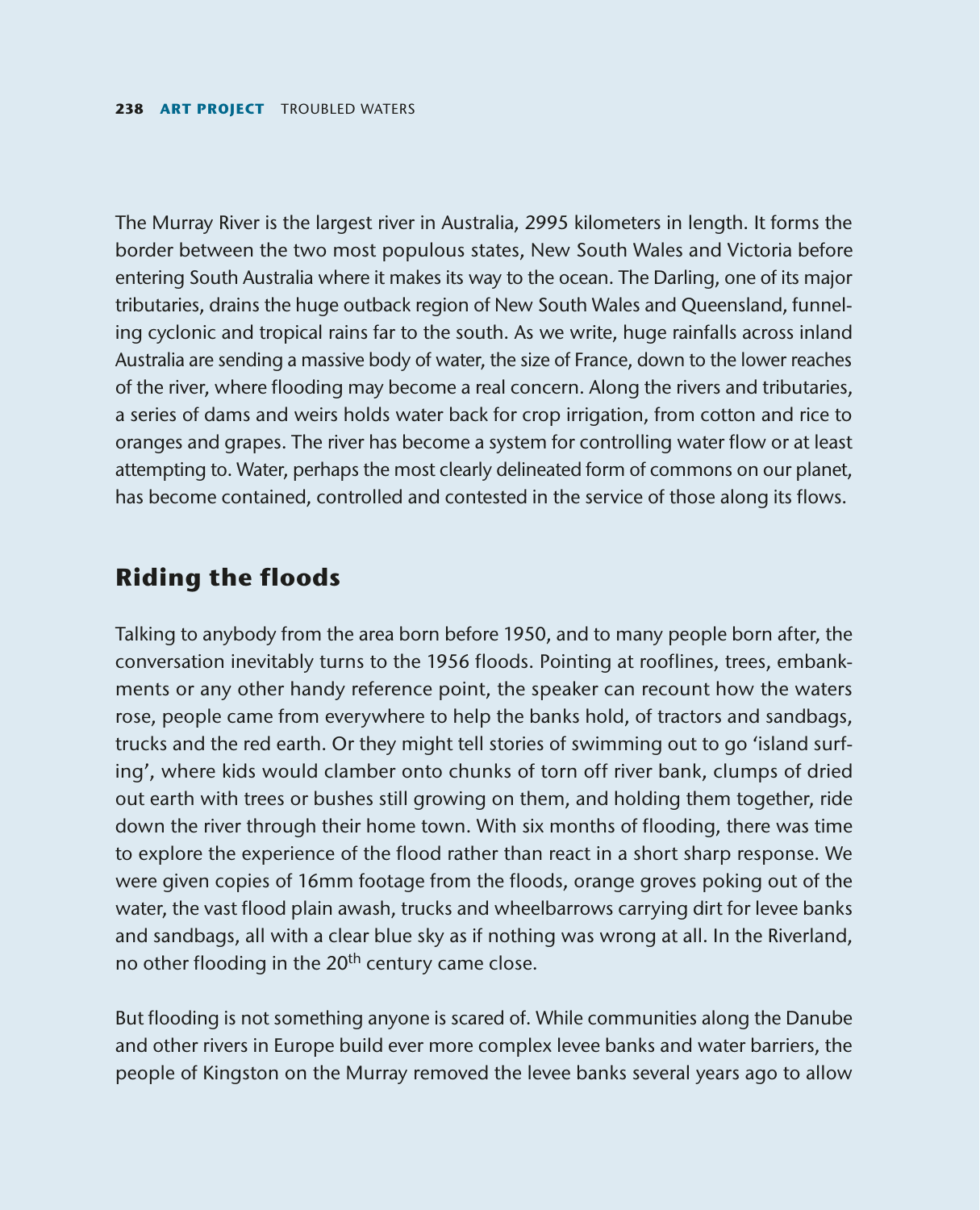the river and the town to have better contact. As it rarely rains in the area, flooding will come from upstream and the time for the flood peak to reach town is not measured in hours, but in weeks if not months, so there is ample time for preparation. Greg, an orange and grape farmer from just outside Kingston, has a simple flood plan that involves taking the doors and windows out of the house, along with all the family belongings, moving it to a farm shed and letting the river flow through. They might decide to put up sandbags, but he was not sure whether it would be worth it. A houseboat owner said the only problem with flooding was when the floods receded and they had to make sure that the houseboat did not remain high and dry on the riverbanks.

We met many people like Greg; people who had grown up around the area we travelled through and who had a certain resilient attitude. We conducted interviews with them after having a good long chat, developing some sympathy and understanding. They told stories of the attempts they were making to make things work, planting pumpkins between the vines, feeding orange skins and almond shells to cattle. In the battle to get the semi-arid environment to work, scientists and agriculturalists have worked together since the 1950s to measure and analyze the properties of the soils, developing techniques for absolutely minimal irrigation, measuring the water patterns for various sprinklers, forever optimizing techniques taken from permaculture and plastics science or anything else that seems to be appropriate. Peter, the last plant pathologist living in rural South Australia, lamented the shrinking number of agricultural scientists in the country, with government and university labs closing. Abandoning the rural environment to large-scale industrial farming seems to be a path that no one wants; yet, it is inevitable. No more farmers out there sweating in the fields, only farm managers sweating over numbers on spreadsheets.

# **Unheard voices on the river**

And there we were, the travelling artists. Rowing for hours each day, sailing for those brief times when the wind was behind us – until the next bend in the river when it came right on our nose – we slowly took our absurd vessel down the river amidst the high speed wakeboard speedboats and luxurious houseboats. We documented and discussed, we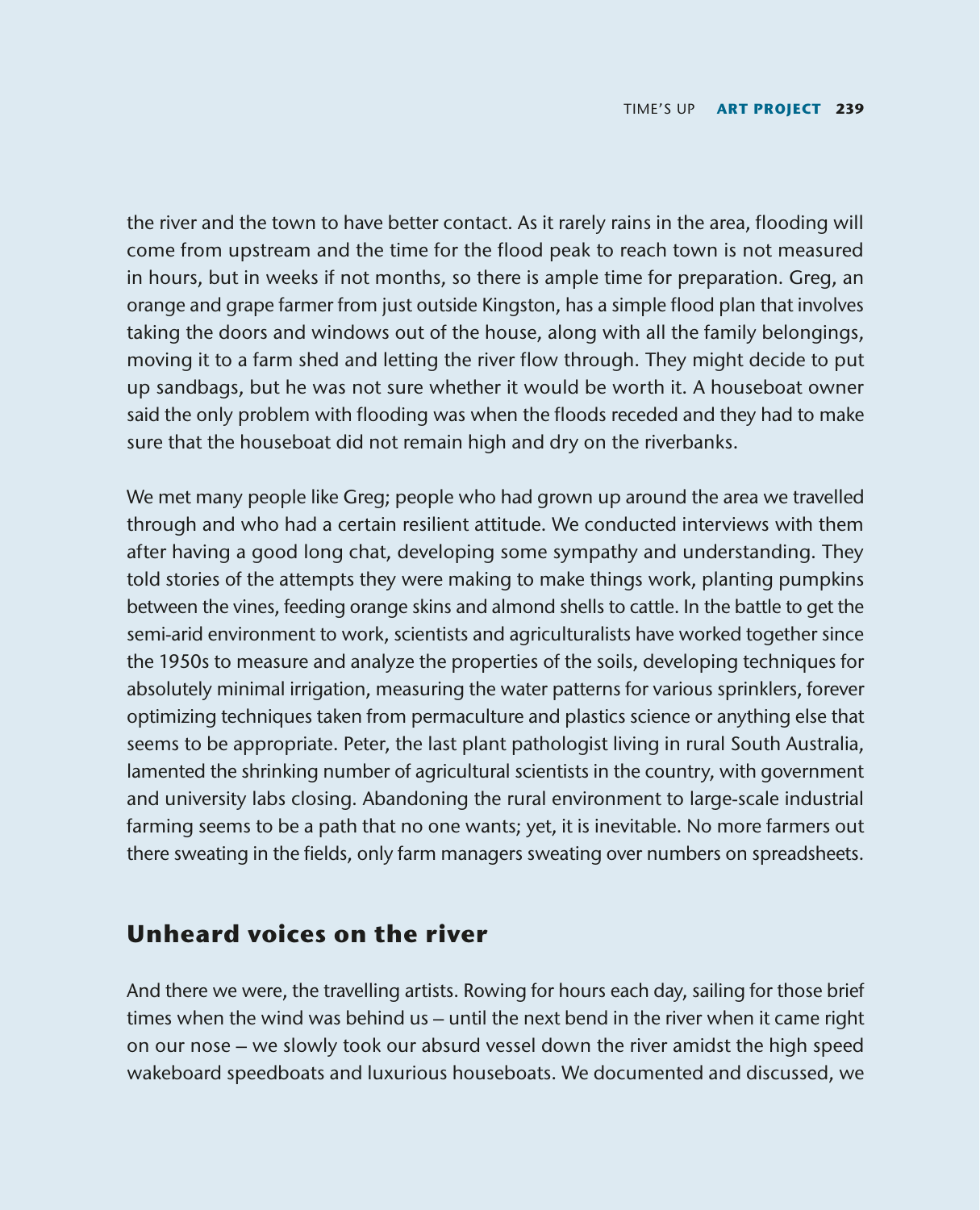talked for hours with people excited to meet us, to know that someone was up to such ridiculous antics and surprised that we were actually interested in their stories, not just sound bites or quotes for a government report or sensationalist journalism. So, we are left with this question of how we should go about talking about this experience. Is it about the sculptural aesthetics of the boat? The performative aspects of the journey? Are we simply dilettante anthropologists? How can we synthesize the experiences, the impressions, the learning we collected?

In some sense, we know we cannot. The river that we visited is not the river, merely the line of concentration of a system that expands outwards. The river encompasses indigenous legends and knowledge – the pelicans are roosting higher this year, there will be a flood. The river supplies the food bowl of the nation, the waters irrigating a remarkably efficient food production environment that feeds people from Broome to Hobart as well as providing significant exports. The river waters are pumped out to supply drinking water to communities across South Australia, as far as Ceduna at the edge of the Nullarbor, 900km from the river. Rainwater in Queensland is collected in huge dams for cotton and rice growers, a reckless consumption of water that outrages the downstream South Australians. Trying to make the distribution of river water fair, allocations have been imposed so that farmers can only take a certain amount, protecting those downstream. This is evolving into a massively entangled system of laws and regulations orchestrated by far off administrations. These river water allocations are traded openly and have, at times, been mostly controlled by Canadian interests. We met people who had travelled from Melbourne to waterski on the river, a fellow who had paddled 1300km in his kayak and still had over 500km to go. At the mouth of the river, man-made barrages control the inflow of seawater into Lake Alexandrina, the water level thus decreasing over the past 10 years of drought as not enough water was coming from upstream.

All the while, we were trying to disentangle this web of inter-actions and inter-interests. One voice claiming that growing grapes in a semi arid environment is idiocy, another voice explaining how the semi arid environment means that the grapes require less chemicals and thus grow more sustainably. The river's muddiness and the deterioration of the riverbanks are variously blamed upon naturally turbulent flow, feral carp and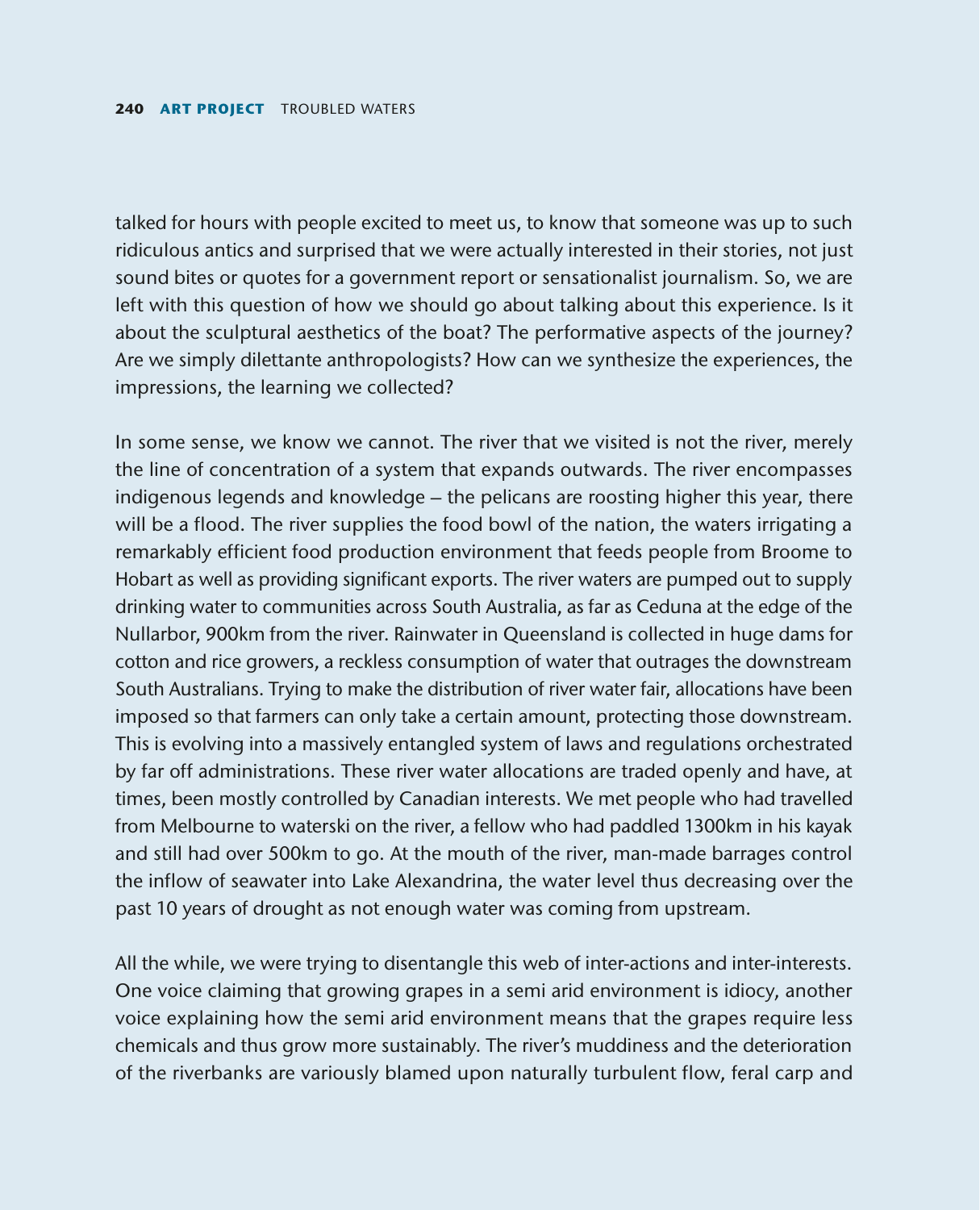hooligan speedboats. The saltiness of the water and the lack thereof is blamed upon those upstream who have been mistreating the resources, while downstream the diary farmers are pumping seepage water back into the river, green with algae growing on their nutrient-rich runoff. Small farms are operating at a loss to provide a tax break for doctors and lawyers in Melbourne, undermining the possibilities of locals to make a living.

We never claimed that we would be able to make sense of the system and we stand by this. At most, we can hope that some of the players hear some of the other players; that some sympathy and understanding develops. It seems inevitable that the commons, in any of its forms, whether cultural commons, public space or environmental, becomes a site, scene and object of contention. We can only hope that by exposing a few unheard voices, the discussion becomes more open and fair.

# **BIO**

**TIME'S UP** has been working for over 15 years between technology, the arts, science and entertainment. Large-scale immersive interaction, physical narratives and living spaces give a broad delineation of the scope of their practice. Their workshops, situated between the industrial harbor in Linz and the Danube, a river that crosses the former Iron Curtain and several languages, have led them to gain a certain perspective on water issues. Various aspects of the commons continue to be a peripheral, yet not insignificant, subject of their investigations.

http://timesup.org http://coc.timesup.org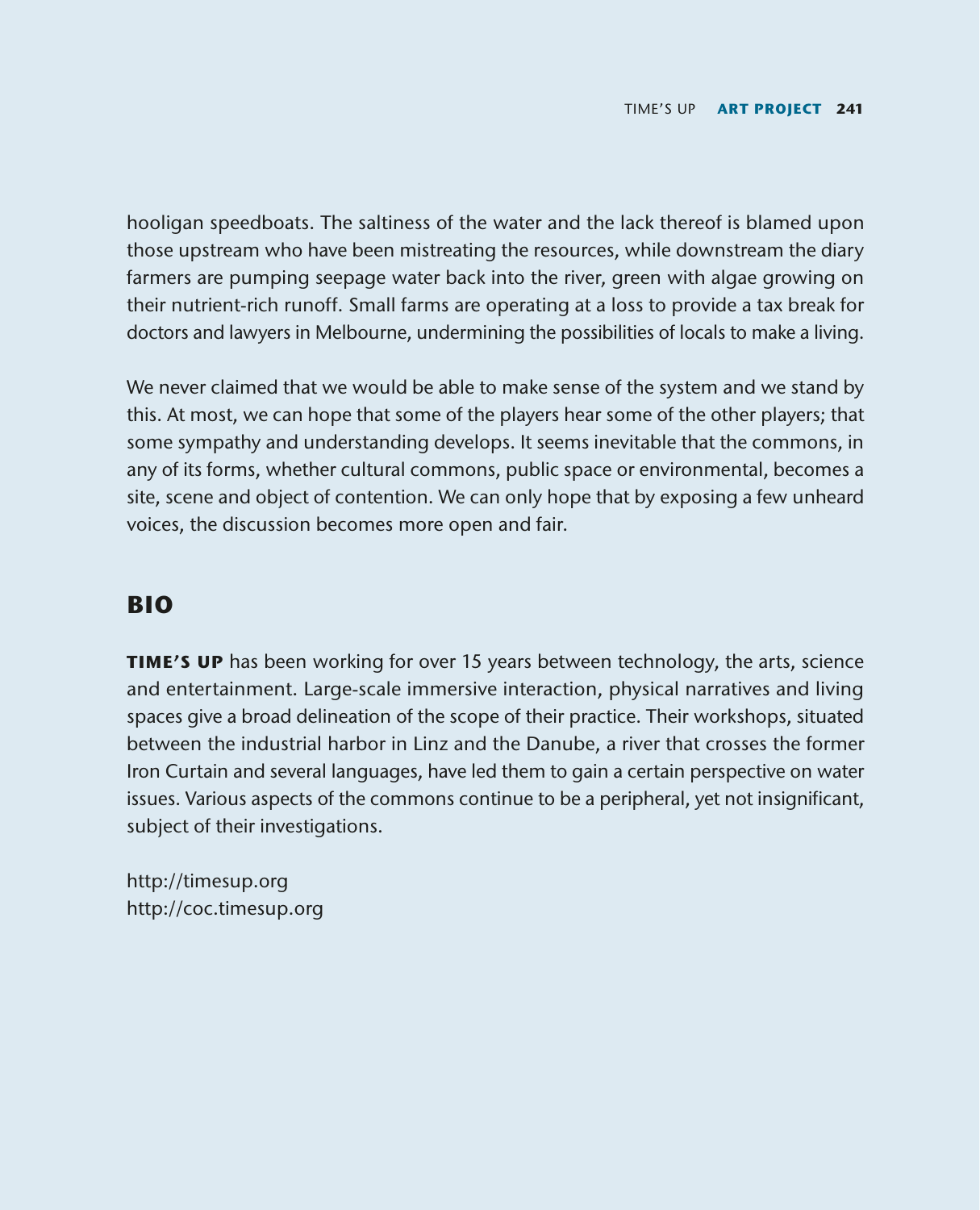#### **242 ART PROJECT** TROUBLED WATERS

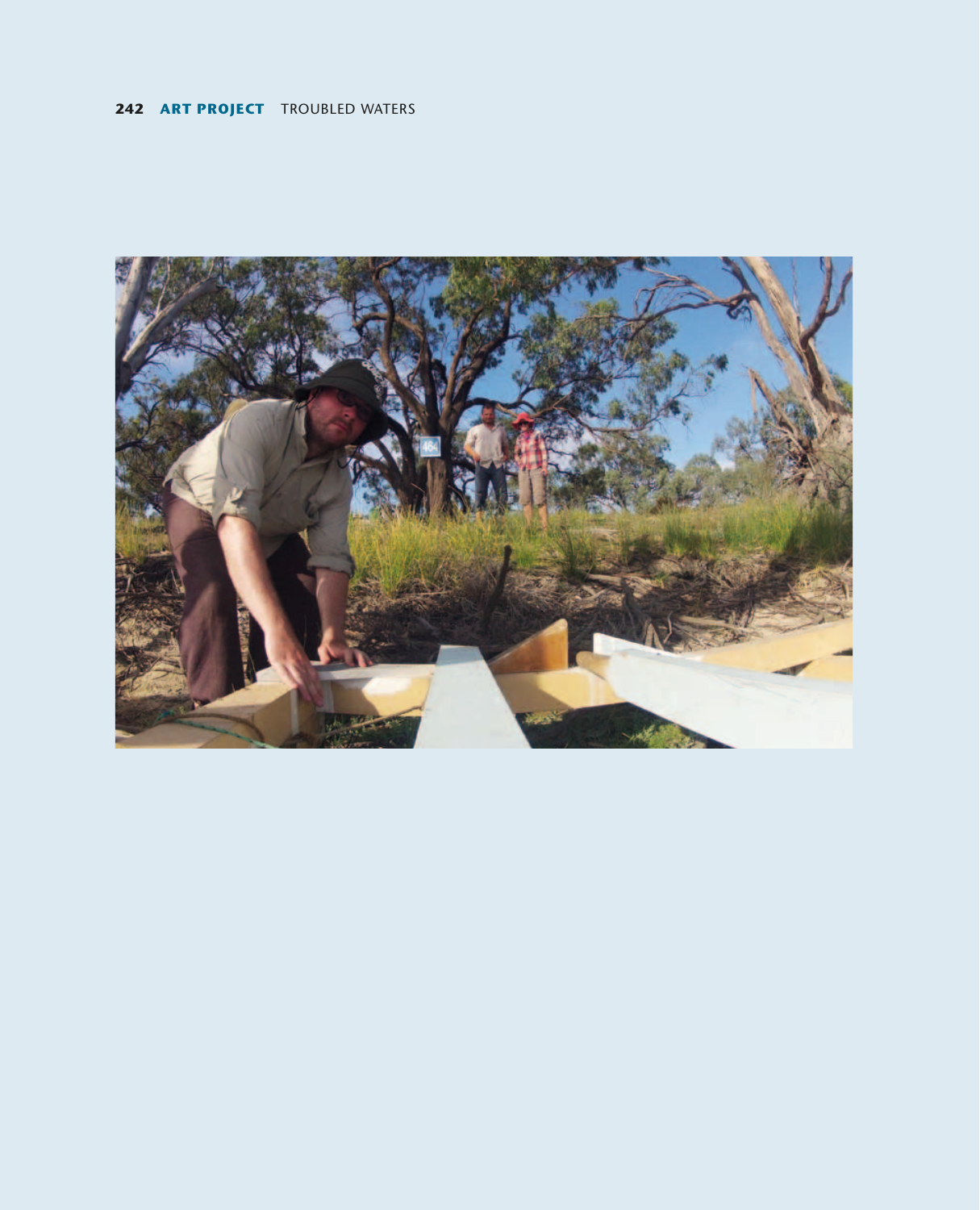